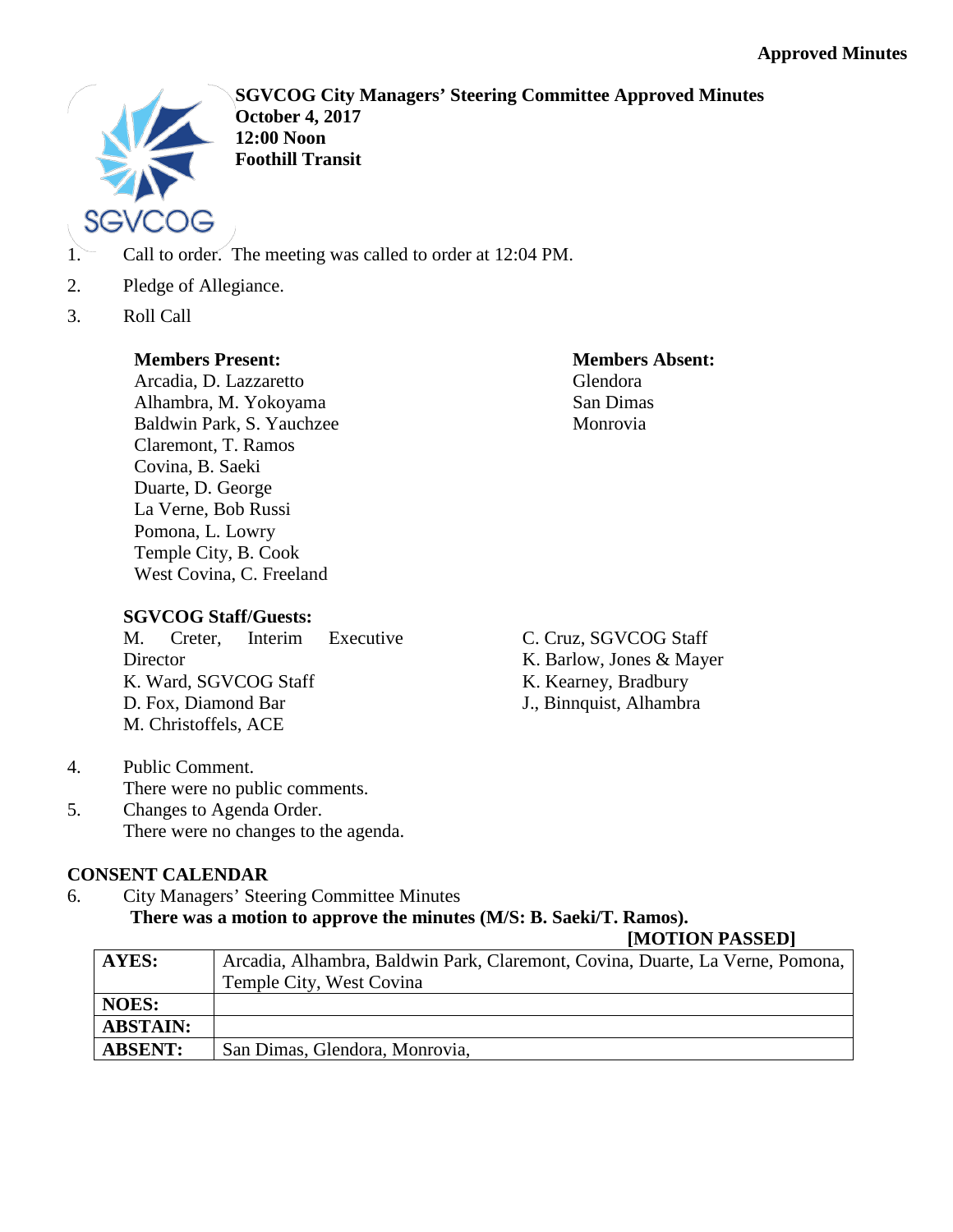# **ACTION ITEMS**

7. 4th Amendment to the SGVCOG Joint Powers Authority

**There was a motion to recommend that the Governing Board approve the JPA 4th Amendment. (M/S: T. Ramos/B. Russi).**

### **[MOTION PASSED]**

| <b>AYES:</b>    | Arcadia, Alhambra, Baldwin Park, Claremont, Covina, Duarte, La Verne, Pomona,<br>Temple City, West Covina |
|-----------------|-----------------------------------------------------------------------------------------------------------|
|                 |                                                                                                           |
| <b>NOES:</b>    |                                                                                                           |
| <b>ABSTAIN:</b> |                                                                                                           |
| <b>ABSENT:</b>  | San Dimas, Glendora, Monrovia,                                                                            |

8. 9th Amendment to the SGVCOG Bylaws

There was a motion to recommend that the Governing Board approve the 9<sup>th</sup> amendment **of the bylaws including partial review option for Governing Board review of actions taken by the Committee. (M/S: B. Russi/T. Ramos).**

### **[MOTION PASSED]**

| AYES:           | Arcadia, Alhambra, Baldwin Park, Claremont, Covina, Duarte, La Verne, Pomona, |
|-----------------|-------------------------------------------------------------------------------|
|                 | Temple City, West Covina                                                      |
| <b>NOES:</b>    |                                                                               |
| <b>ABSTAIN:</b> |                                                                               |
| <b>ABSENT:</b>  | San Dimas, Glendora, Monrovia,                                                |

9. Memorandum of Understanding (MOU) with ACE for Integration-related Costs **There was a motion to recommend that this item be removed from the Governing Board agenda for October, waiting until the November Governing Board meeting (M/S: T. Ramos/B. Saeki).**

#### **[MOTION PASSED]**

| <b>AYES:</b>    | Arcadia, Alhambra, Baldwin Park, Claremont, Covina, Duarte, La Verne, Pomona, |
|-----------------|-------------------------------------------------------------------------------|
|                 | Temple City, West Covina                                                      |
| <b>NOES:</b>    |                                                                               |
| <b>ABSTAIN:</b> |                                                                               |
| <b>ABSENT:</b>  | San Dimas, Glendora, Monrovia,                                                |

10. 1st Amendment to the SGVCOG 2017-18 Budget

**There was a motion to recommend that the Governing Board approve the 1st amendment to the SGVOG 2017-18 Budget. (M/S: B. Cook/D. George).**

#### **[MOTION PASSED]**

| AYES:           | Arcadia, Alhambra, Baldwin Park, Claremont, Covina, Duarte, La Verne, Pomona, |
|-----------------|-------------------------------------------------------------------------------|
|                 | Temple City, West Covina                                                      |
| <b>NOES:</b>    |                                                                               |
| <b>ABSTAIN:</b> |                                                                               |
| <b>ABSENT:</b>  | San Dimas, Glendora, Monrovia,                                                |

### **DISCUSSION ITEMS**

11. Community Choice Aggregation No report given*.*